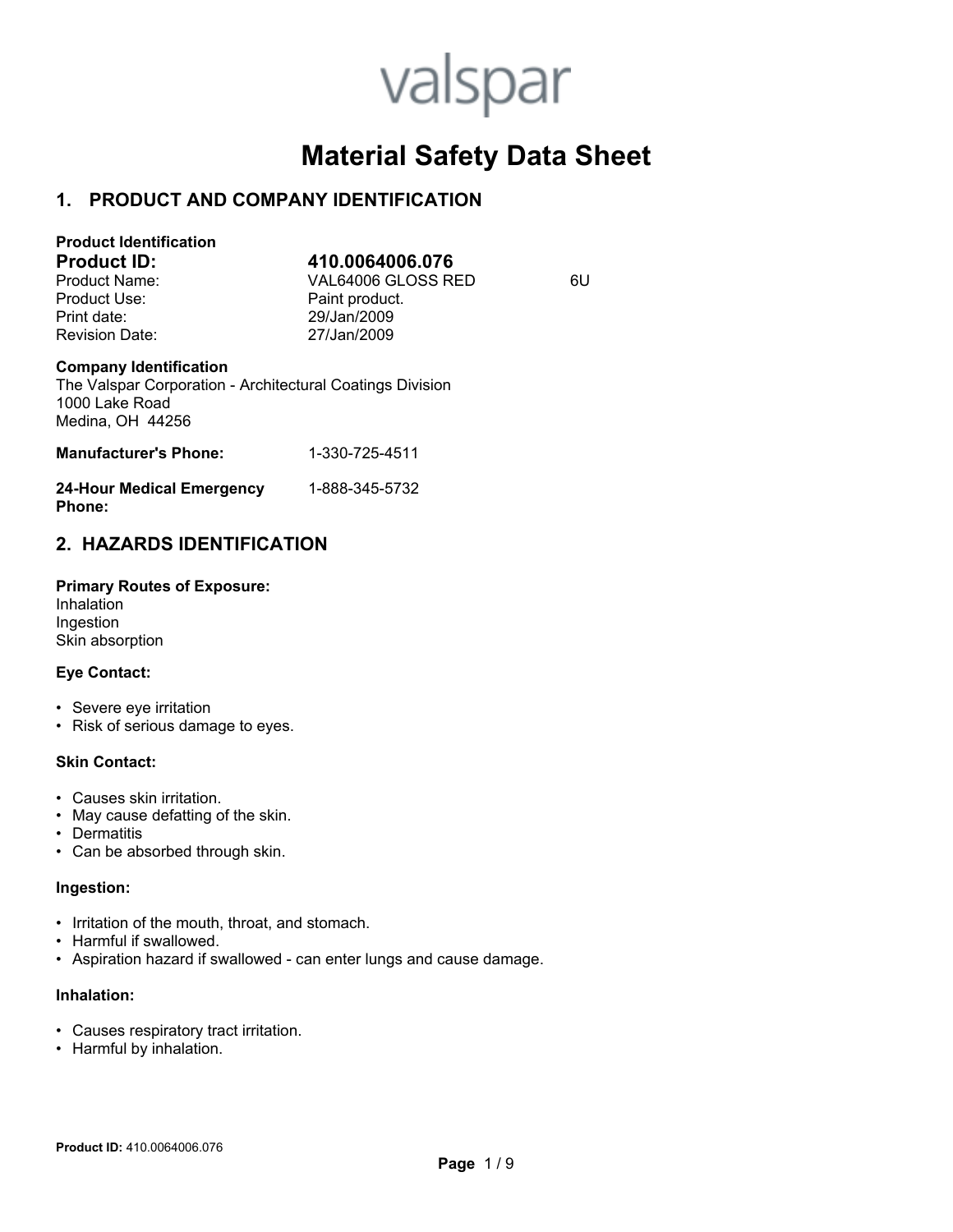#### **Target Organ and Other Health Effects:**

- Kidney injury may occur.
- Causes headache, drowsiness or other effects to the central nervous system.
- Blood disorders
- Liver injury may occur.

#### **This product contains ingredients that may contribute to the following potential chronic health effects:**

• Notice: Reports have associated repeated and prolonged occupational overexposure to solvents with permanent brain and nervous system damage. Intentional misuse by deliberately concentrating and inhaling the contents may be harmful or fatal.

## **3. COMPOSITION / INFORMATION ON HAZARDOUS INGREDIENTS**

| <b>Ingredient Name</b><br><b>CAS-No.</b>                    | Approx.<br>Weight % | <b>Chemical Name</b>                    |
|-------------------------------------------------------------|---------------------|-----------------------------------------|
| <b>DIMETHYL KETONE-</b><br><b>EXEMPT SOLVENT</b><br>67-64-1 | 25 - 30             | Acetone                                 |
| <b>PROPANE</b><br>74-98-6                                   | $20 - 25$           | Propane                                 |
| <b>BUTANE</b><br>106-97-8                                   | $5 - 10$            | <b>Butane</b>                           |
| <b>NAPHTHA</b><br>64742-89-8                                | $5 - 10$            | SOLVENT NAPHTHA, PETROLEUM, LIGHT ALIPH |
| <b>ISOBUTYL ACETATE</b><br>110-19-0                         | $5 - 10$            | <b>Isobutyl</b> acetate                 |
| EXEMPT MINERAL SPIRITS 1 - 5<br>8052-41-3                   |                     | Stoddard solvent                        |
| ISOPROPYL ALCOHOL<br>67-63-0                                | $1 - 5$             | Isopropyl alcohol                       |
| <b>XYLENE</b><br>1330-20-7                                  | $1 - 5$             | Xylenes (o-, m-, p- isomers)            |
| ETHYL 3-<br><b>ETHOXYPROPIONATE</b><br>763-69-9             | $1 - 5$             | Ethyl 3-ethoxypropionate                |
| <b>ETHYLBENZENE</b><br>100-41-4                             | $.1 - 1$            | Ethyl benzene                           |

If this section is blank there are no hazardous components per OSHA guidelines.

## **4. FIRST AID MEASURES**

#### **Eye Contact:**

In case of contact, immediately flush eyes with plenty of water for at least 15 minutes. If easy to do, remove contact lenses. If medical assistance is not immediately available, flush an additional 15 minutes. Get medical attention immediately.

#### **Skin Contact:**

Remove contaminated clothing and shoes. Wash off immediately with plenty of water for at least 15 minutes. Get medical attention, if symptoms develop or persist.

#### **Ingestion:**

Rinse mouth with water. Give one or two glasses of water. Only induce vomiting at the instruction of medical personnel. Never give anything by mouth to an unconscious person. Do NOT induce vomiting. If vomiting occurs, keep head lower than hips to prevent aspiration. Get medical attention immediately.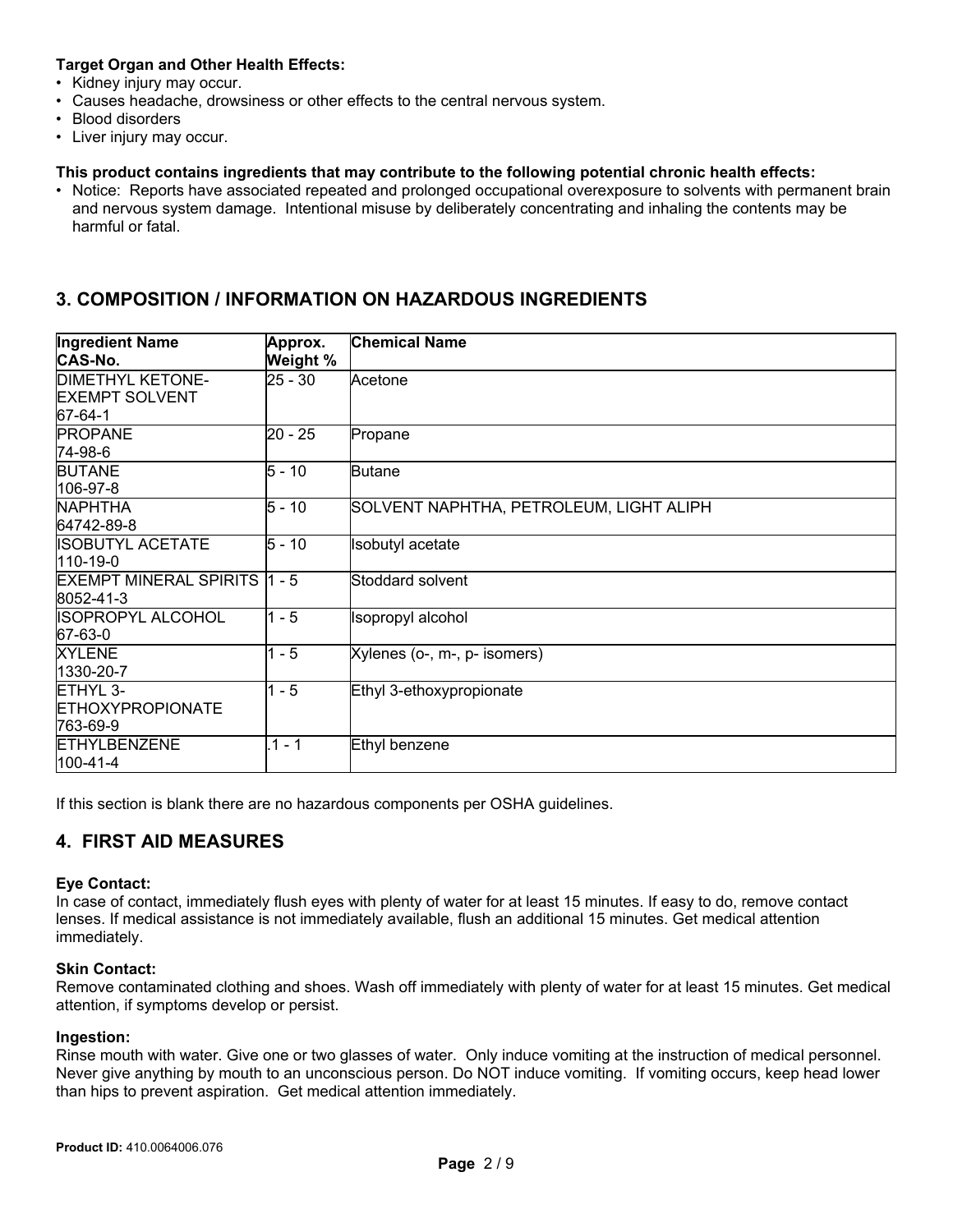#### **Inhalation:**

Move injured person into fresh air and keep person calm under observation. Get medical attention immediately.

#### **Medical conditions aggravated by exposure:**

Any respiratory or skin condition.

## **5. FIRE FIGHTING MEASURES**

Flash point (Fahrenheit):  $-31^{\circ}F (-35^{\circ}C)$ Lower explosive limit:  $0.9\%$ Upper explosive limit: 13 % Autoignition temperature:  $\blacksquare$  not determined  $\blacksquare$   $\blacksquare$   $\blacksquare$   $\blacksquare$ Sensitivity to impact: no match with the sensitivity of the sensitivity of the sensitivity of the sensitivity of the sensitivity of the sensitivity of the sensitivity of the sensitivity of the sensitivity of the sensitivit

Sensitivity to static discharge: Subject to static discharge hazards. Please see bonding and grounding information in Section 7.

Hazardous combustion products: See Section 10.

#### **Unusual fire and explosion hazards:** None known.

#### **Extinguishing media:**

Carbon dioxide, dry chemical, foam and/or water fog.

#### **Fire fighting procedures:**

Firefighters should be equipped with self-contained breathing apparatus and turn out gear. Keep containers and surroundings cool with water spray.

## **6. ACCIDENTAL RELEASE MEASURES**

#### **Action to be taken if material is released or spilled:**

Ventilate the area. Avoid breathing dust or vapor. Use self-containing breathing apparatus or airmask for large spills in a confined area. Wipe, scrape or soak up in an inert material and put in a container for disposal. See section 7, "Handling and Storage", for proper container and storage procedures. Remove all sources of ignition. Soak up with inert absorbent material. Use only non-sparking tools. Avoid contact with eyes.

## **7. HANDLING AND STORAGE**

#### **Precautions to be taken in handling and storage:**

Keep away from heat, sparks and open flame. - No smoking. Keep container closed when not in use. Do not store above 120 degrees F. (49 degrees C). Based on flash point and vapor pressure, suitable storage should be provided in accordance with OSHA regulation 1910.106, Ontario OH&S regulation 851 section 22. Empty containers may contain product residue, including flammable or explosive vapors. Do not cut, puncture or weld on or near container. All label warnings must be observed until the container has been commercially cleaned or reconditioned. If the product is used near or above the flashpoint, an ignition hazard may be present. Activities, uses, or operations which liberate vapor (such as mixing or free fall of liquids) may also present an ignition hazard. Please ensure containers and other interconnected equipment are properly bonded and grounded at all times.

## **8. PERSONAL PROTECTIVE EQUIPMENT AND EXPOSURE CONTROLS**

#### **Personal Protective Equipment**

#### **Eye and face protection:**

Wear chemical goggles with splash shields or face shield. Contact lenses should not be worn when working with chemicals because contact lenses may contribute to the severity of an eye injury in case of exposure.

#### **Skin protection:**

Appropriate chemical resistant gloves should be worn.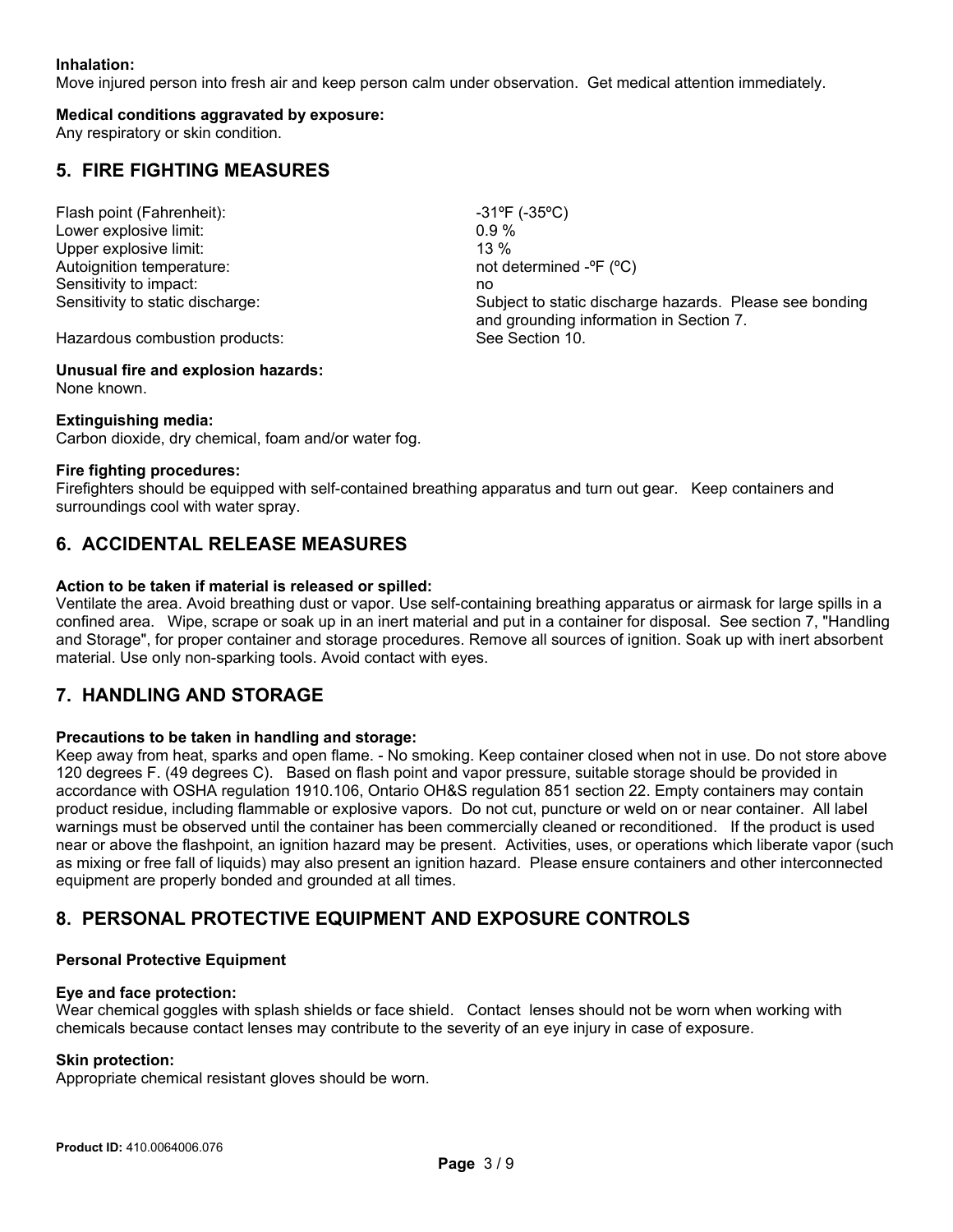#### **Other Personel Protection Data:**

To prevent skin contact wear protective clothing covering all exposed areas. Ensure that eyewash stations and safety showers are close to the workstation location.

#### **Respiratory protection:**

If exposure cannot be controlled below applicable limits, use the appropriate NIOSH approved respirator such as an air purifying respirator with organic vapor cartridge and dust/mist filter. Consult the respirator manufacturer's literature to ensure that the respirator will provide adequate protection. Read and follow all respirator manufacturer's instructions.

#### **Ventilation**

Use only in well-ventilated areas. Ensure adequate ventilation, especially in confined areas. Ovens used for curing should contain a fresh air purge to prevent vapours from accumulating and creating a possible explosive mixture. Where the product is used in a hazardous classified area, use explosion-proof electrical/ventilating/lighting/equipment.

#### **Exposure Guidelines**

#### **OSHA Permissible Exposure Limits (PEL's)**

| <b>Ingredient Name</b><br>CAS-No.                    | Approx.<br>Weight % | <b>TWA (final)</b>              | <b>Ceilings limits (final)</b> | <b>Skin designations</b> |
|------------------------------------------------------|---------------------|---------------------------------|--------------------------------|--------------------------|
| DIMETHYL KETONE-<br><b>EXEMPT SOLVENT</b><br>67-64-1 | $25 - 30$           | 2400 mg/m <sup>3</sup> 1000 ppm |                                |                          |
| <b>PROPANE</b><br>74-98-6                            | 20 - 25             | 1800 mg/m <sup>3</sup> 1000 ppm |                                |                          |
| ISOBUTYL ACETATE<br>110-19-0                         | $5 - 10$            | 700 mg/m <sup>3</sup> 150 ppm   |                                |                          |
| EXEMPT MINERAL SPIRITS 1 - 5<br>8052-41-3            |                     | 2900 mg/m <sup>3</sup> 500 ppm  |                                |                          |
| <b>ISOPROPYL ALCOHOL</b><br>67-63-0                  | $1 - 5$             | 980 mg/m <sup>3</sup> 400 ppm   |                                |                          |
| <b>XYLENE</b><br>1330-20-7                           | $1 - 5$             | 435 mg/m <sup>3</sup> 100 ppm   |                                |                          |
| <b>ETHYLBENZENE</b><br>100-41-4                      | $1 - 1$             | 435 mg/m <sup>3</sup> 100 ppm   |                                |                          |

#### **ACGIH Threshold Limit Value (TLV's)**

| <b>Ingredient Name</b><br>CAS-No.                    | Approx.<br>Weight % | <b>TWA</b> | <b>STEL</b> | <b>Ceiling limits</b> | Skin<br>designations |
|------------------------------------------------------|---------------------|------------|-------------|-----------------------|----------------------|
| DIMETHYL KETONE-<br><b>EXEMPT SOLVENT</b><br>67-64-1 | 25 - 30             | 500 ppm    | 750 ppm     |                       |                      |
| <b>PROPANE</b><br>74-98-6                            | $20 - 25$           | 1000 ppm   |             |                       |                      |
| <b>BUTANE</b><br>106-97-8                            | $5 - 10$            | 1000 ppm   |             |                       |                      |
| ISOBUTYL ACETATE<br>110-19-0                         | $5 - 10$            | $150$ ppm  |             |                       |                      |
| EXEMPT MINERAL SPIRITS 1 - 5<br>8052-41-3            |                     | $100$ ppm  |             |                       |                      |
| ISOPROPYL ALCOHOL<br>67-63-0                         | $1 - 5$             | 200 ppm    | 400 ppm     |                       |                      |
| XYLENE<br>1330-20-7                                  | $1 - 5$             | $100$ ppm  | $150$ ppm   |                       |                      |
| <b>ETHYLBENZENE</b><br>100-41-4                      | $.1 - 1$            | $100$ ppm  | $125$ ppm   |                       |                      |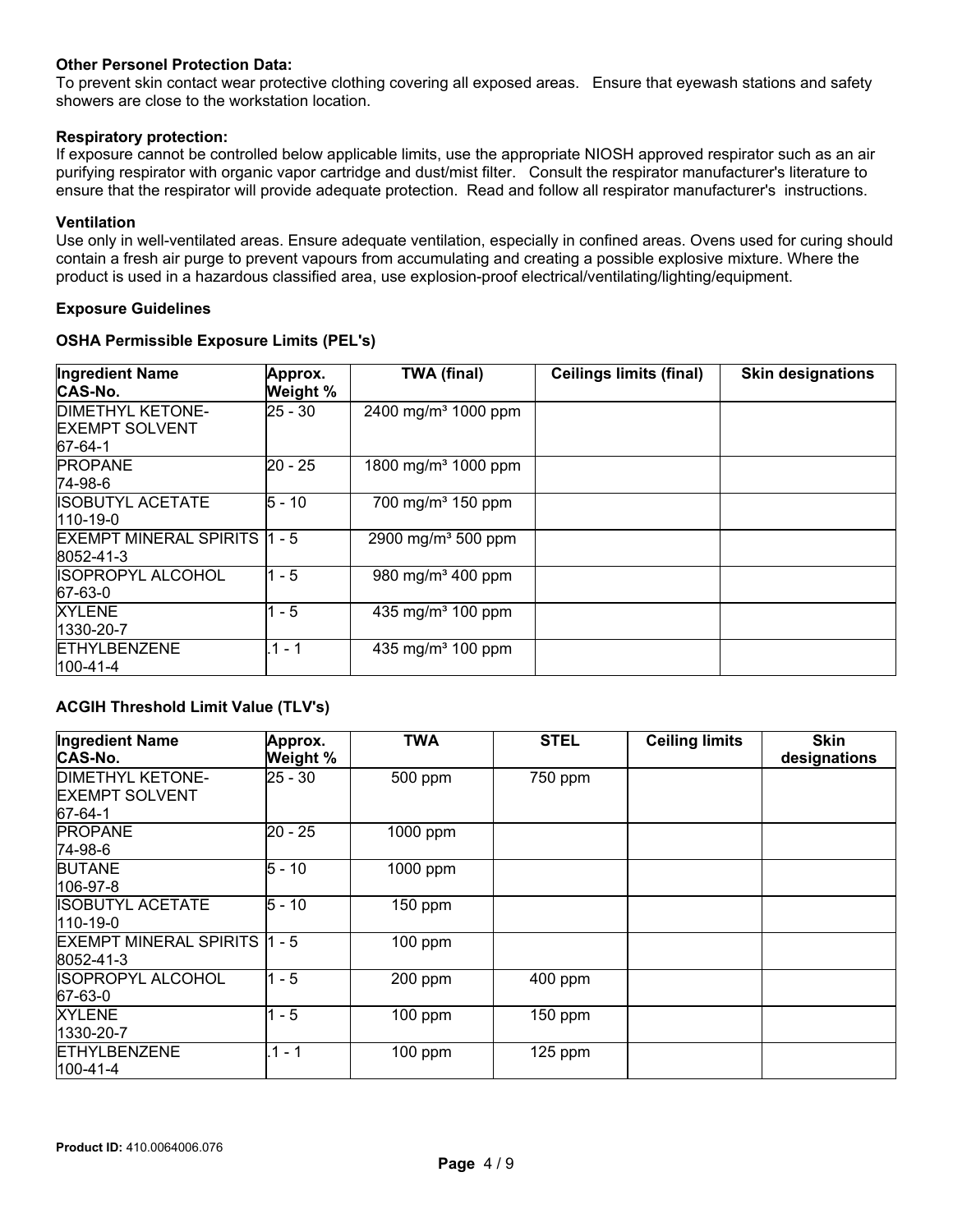## **9. PHYSICAL PROPERTIES**

Odor:  $\blacksquare$  Normal for this product type. Physical State: Aerosol pH: not determined Vapor density (air  $= 1.0$ ):  $5.0$ Boiling point: not determined Solubility in water: not determined Coefficient of water/oil distribution: not determined Density (lbs per US gallon): 6.07<br>Specific Gravity: 5.073 Specific Gravity: Evaporation rate (butyl acetate = 1.0):  $5.6$ <br>Flash point (Fahrenheit):  $-31^{\circ}F(35^{\circ}C)$ Flash point (Fahrenheit): Lower explosive limit:  $0.9 \%$ Upper explosive limit: 13 % Autoignition temperature:  $\blacksquare$  not determined  $\blacksquare$   $\blacksquare$  ( $\blacksquare$ C)

Vapor pressure:  $NOT DETERMINED mmHg @ 68°F (20°C)$ 

## **10. STABILITY AND REACTIVITY**

Stability: Stability: Stable under normal conditions. Conditions to Avoid: Heat. Hazardous Polymerization: None anticipated.

Strong oxidizing agents Hazardous Decomposition Products: Carbon monoxide and carbon dioxide. This product contains diarylide pigments. While they are not dangerous, they are, however, susceptible to decomposition to monoazoics and dichlorobenzidine at temperatures above 200 C. Consequently, use at temperatures above 200 C should be avoided.

**Sensitivity to static discharge:** Subject to static discharge hazards. Please see bonding and grounding information in Section 7.

## **11. TOXICOLOGICAL INFORMATION**

| <b>Ingredient Name</b>   | Approx.   | NIOSH - Selected LD50s and LC50s                 |
|--------------------------|-----------|--------------------------------------------------|
| CAS-No.                  | Weight %  |                                                  |
| <b>DIMETHYL KETONE-</b>  | $25 - 30$ | Inhalation LC50 Rat: 50100 mg/m <sup>3</sup> /8H |
| <b>EXEMPT SOLVENT</b>    |           | Inhalation LC50 Mouse: 44 gm/m <sup>3</sup> /4H  |
| 67-64-1                  |           | Oral LD50 Rat: 5800 mg/kg                        |
|                          |           | Oral LD50 Mouse: 3 gm/kg                         |
| <b>BUTANE</b>            | $5 - 10$  | Inhalation LC50 Rat: 658 gm/m <sup>3</sup> /4H   |
| 106-97-8                 |           | Inhalation LC50 Mouse: 680 gm/m <sup>3</sup> /2H |
| <b>ISOBUTYL ACETATE</b>  | $5 - 10$  | Oral LD50 Rat: 13400 mg/kg                       |
| $110-19-0$               |           | Dermal LD50 Rabbit: >17400 mg/kg                 |
| <b>ISOPROPYL ALCOHOL</b> | $1 - 5$   | Inhalation LC50 Rat: 16000 ppm/8H                |
| 67-63-0                  |           | Oral LD50 Rat: 5045 mg/kg                        |
|                          |           | Oral LD50 Mouse: 3600 mg/kg                      |
|                          |           | Dermal LD50 Rabbit: 12800 mg/kg                  |
| <b>XYLENE</b>            | $1 - 5$   | Inhalation LC50 Rat: 5000 ppm/4H                 |
| 1330-20-7                |           | Oral LD50 Rat: 4300 mg/kg                        |
|                          |           | Dermal LD50 Rabbit: >1700 mg/kg                  |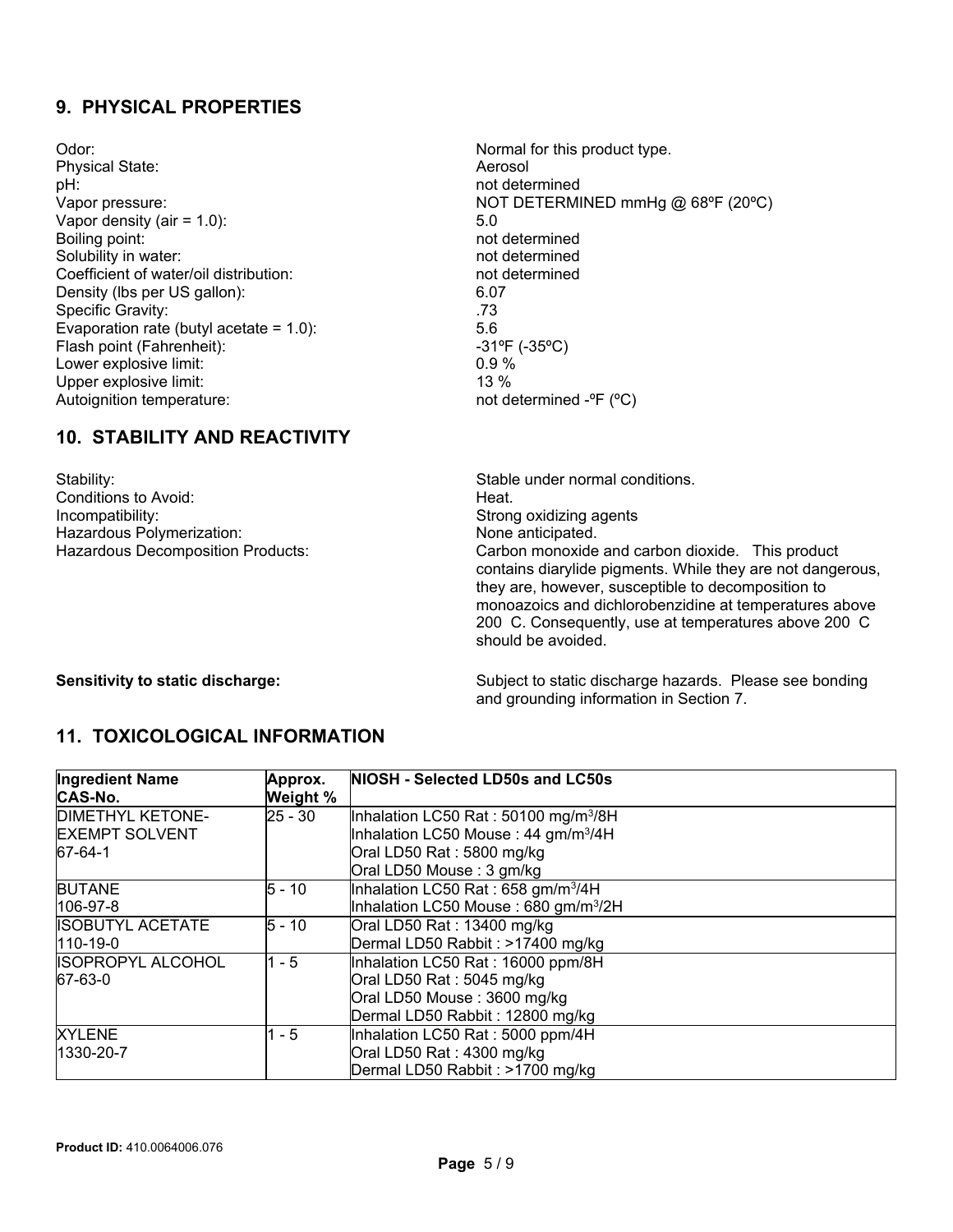| <b>Ingredient Name</b><br><b>CAS-No.</b>        | Approx.<br>Weight % | NIOSH - Selected LD50s and LC50s                             |
|-------------------------------------------------|---------------------|--------------------------------------------------------------|
| ETHYL 3-<br><b>ETHOXYPROPIONATE</b><br>763-69-9 | 1 - 5               | Oral LD50 Rat: 5 gm/kg<br>Dermal LD50 Rabbit: 10 mL/kg       |
| <b>ETHYLBENZENE</b><br>$100 - 41 - 4$           | 1 - 1               | Oral LD50 Rat: 3500 mg/kg<br>Dermal LD50 Rabbit: 17800 uL/kg |

#### **Mutagens/Teratogens/Carcinogens:**

Contains ethylbenzene, which has been determined by NTP to be an animal carcinogen with no known relevance to humans. IARC has classified ethylbenzene as possibly carcinogenic to humans (2b) on the basis of sufficient evidence of carcinogenicity in laboratory animals but inadequate evidence of cancer in humans.

| <b>Ingredient Name</b><br>CAS-No.     | Approx.<br><b>Weight %</b> | California Prop 65 - Reproductive<br>(Female) | California Prop 65 - Carcinogen |               |
|---------------------------------------|----------------------------|-----------------------------------------------|---------------------------------|---------------|
| <b>ETHYLBENZENE</b><br>$100 - 41 - 4$ | $\sim$                     |                                               | Listed: June 11, 2004           | Carcinogenic. |

| <b>Ingredient Name</b> | Approx.         |                 | IARC Group 1 - Human IARC Group 2A - Limited | <b>IARC Group 2B -</b>        |
|------------------------|-----------------|-----------------|----------------------------------------------|-------------------------------|
| <b>CAS-No.</b>         | <b>Weight</b> % | <b>Evidence</b> | Human Data                                   | <b>Sufficient Animal Data</b> |
| <b>ETHYLBENZENE</b>    | 1 - 1           |                 |                                              | Monograph 77, 2000            |
| $100 - 41 - 4$         |                 |                 |                                              |                               |

| <b>Ingredient Name</b>            | Approx.  | NTP Known          | <b>NTP Suspect</b> | <b>NTP Evidence of</b>                                                                                             |
|-----------------------------------|----------|--------------------|--------------------|--------------------------------------------------------------------------------------------------------------------|
| CAS-No.                           | Weight % | <b>Carcinogens</b> | <b>Carcinogens</b> | <b>Carcinogenicity</b>                                                                                             |
| <b>ETHYLBENZENE</b><br>$100-41-4$ |          |                    |                    | male rat-clear evidence;<br>female rat-some<br>evidence; male mice-<br>some evidence; female<br>mice-some evidence |

| <b>Ingredient Name</b><br>CAS-No.     | Approx.<br>Weight % | <b>OSHA Select</b><br><b>Carcinogens</b> | <b>OSHA Possible Select ACGIH Carcinogens</b><br><b>Carcinogens</b> |                       |
|---------------------------------------|---------------------|------------------------------------------|---------------------------------------------------------------------|-----------------------|
| <b>ETHYLBENZENE</b><br>$100 - 41 - 4$ | 1 - 1               |                                          | Confirmed<br>Group A3<br>animal carcinogen with                     |                       |
|                                       |                     |                                          |                                                                     | lunknown relevance to |
|                                       |                     |                                          |                                                                     | humans.               |

## **12. ECOLOGICAL DATA**

No information on ecology is available.

## **13. DISPOSAL CONSIDERATIONS**

Disposal should be made in accordance with federal, state and local regulations.

## **14. TRANSPORTATION INFORMATION**

#### **U.S. Department of Transportation**

| Proper Shipping Name: | CONSUMER COMMODITY ORM-D |
|-----------------------|--------------------------|
| UN ID Number:         | CONCOM                   |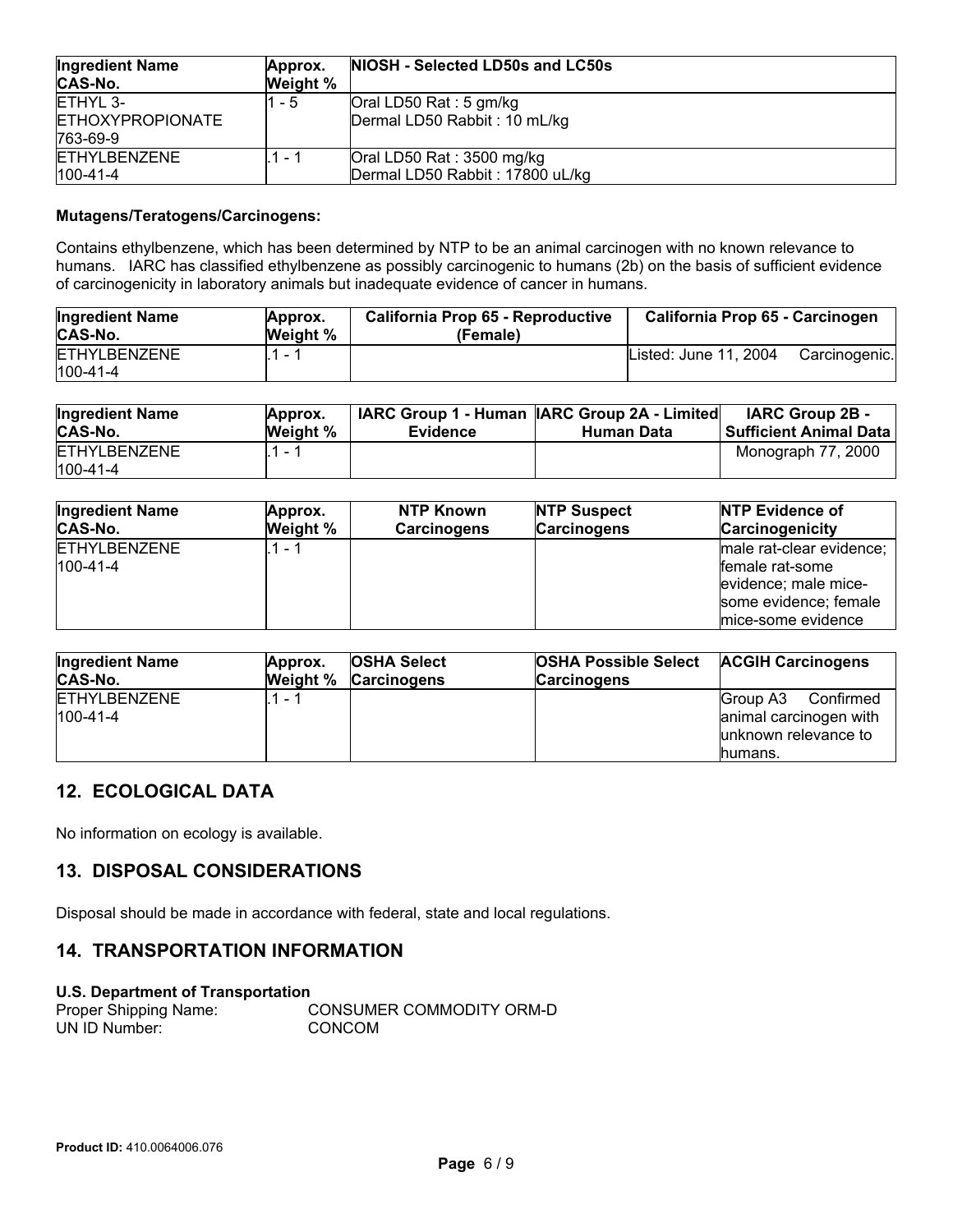## **14. TRANSPORTATION INFORMATION**

#### **U.S. Highway & Rail Shipments**

The supplier may apply one of the following exceptions: Combustible Liquid, Consumer Commodity, Limited Quantity, Viscous Liquid, Does Not Sustain Combustion, or others, as allowed under 49CFR Hazmat Regulations. Please consult 49CFR Subchapter C to ensure that subsequent shipments comply with these exceptions.

#### **Reportable Quantity Description:**

#### **International Air Transport Association (IATA):**

| Proper Shipping Name: | AEROSOLS. FLAMMABLE |
|-----------------------|---------------------|
| Hazard Class:         | -21                 |
| UN ID Number:         | UN1950              |

#### **International Maritime Organization (IMO):**

| Proper Shipping Name:  | AEROSOLS |
|------------------------|----------|
| Hazard Class:          | -21      |
| Non-Bulk UN ID Number: | UN1950   |

## **15. REGULATORY INFORMATION**

#### **U.S. FEDERAL REGULATIONS:**

| <b>Ingredient Name</b><br>CAS-No.                           | Approx.<br>Weight % | <b>SARA 302</b> | <b>SARA 313</b>                                                   | <b>CERCLA RQ in lbs.</b> |
|-------------------------------------------------------------|---------------------|-----------------|-------------------------------------------------------------------|--------------------------|
| <b>DIMETHYL KETONE-</b><br><b>EXEMPT SOLVENT</b><br>67-64-1 | $25 - 30$           |                 |                                                                   | 5000                     |
| <b>ISOBUTYL ACETATE</b><br>$110-19-0$                       | $5 - 10$            |                 |                                                                   | 5000                     |
| <b>XYLENE</b><br>1330-20-7                                  | $1 - 5$             |                 | form R reporting required<br>for 1.0% de minimis<br>concentration | 100                      |
| <b>ETHYLBENZENE</b><br>$100 - 41 - 4$                       | $1 - 1$             |                 | form R reporting required<br>for 1.0% de minimis<br>concentration | 1000                     |

#### **SARA 311/312 Hazard Class:**

| Acute:           | yes        |
|------------------|------------|
| Chronic:         | ves        |
| Flammability:    | yes        |
| Reactivity:      | no         |
| Sudden Pressure: | <b>ves</b> |

#### **U.S. STATE REGULATIONS:**

#### **Right to Know:**

The specific chemical identity of a component may be withheld as a trade secret under 34 Pennsylvania Code, Chapter 317.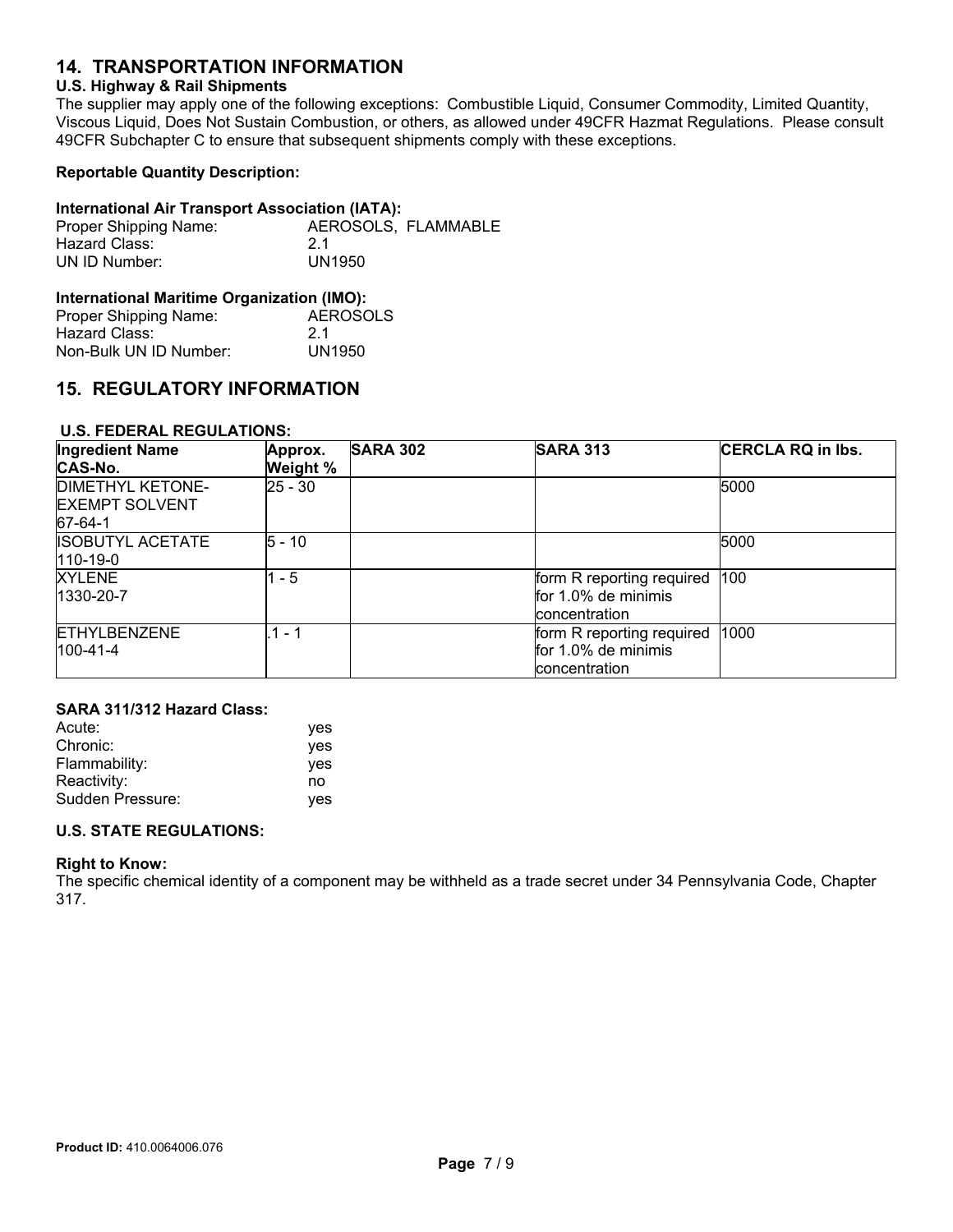#### **Pennsylvania Right To Know:**

| XYLENE.                         | $1330 - 20 - 7$  |
|---------------------------------|------------------|
| ETHYL 3-ETHOXYPROPIONATE        | $763 - 69 - 9$   |
| ISOPROPYL ALCOHOL               | $67 - 63 - 0$    |
| ISOBUTYL ACETATE                | $110 - 19 - 0$   |
| DIMETHYL KETONE- EXEMPT SOLVENT | $67 - 64 - 1$    |
| EXEMPT MINERAL SPIRITS          | $8052 - 41 - 3$  |
| NAPHTHA                         | $64742 - 89 - 8$ |
| PROPANE                         | $74 - 98 - 6$    |
| BUTANE                          | $106 - 97 - 8$   |
|                                 |                  |
|                                 |                  |

#### **Additional Non-Hazardous Materials**

PROPRIETARY RESIN TRADE SECRET AND TRADE SECRET AND TRADE SECRET AND TRADE SECRET AND TRADE SECRET AND TRADE SECRET AND TRADE SECRET AND TRADE SECRET AND TRADE SECRET AND TRADE SECRET AND TRADE SECRET AND TRADE SECRET AND VT ALKYD RESIN UNKNOWN

#### **California Proposition 65:**

WARNING! This product contains a chemical known in the State of California to cause cancer.

**Rule 66 status of product** Not photochemically reactive.

## **INTERNATIONAL REGULATIONS - Chemical Inventories**

#### **US TSCA Inventory:**

All components of this product are in compliance with U.S. TSCA Chemical Substance Inventory Requirements.

#### **Canada Domestic Substances List:**

All components of this product are listed on the Domestic Substances List.

## **16. OTHER INFORMATION**

| <b>HMIS Codes</b>    |                                                            |
|----------------------|------------------------------------------------------------|
| Health:              | ク*                                                         |
| <b>Flammability:</b> | 4                                                          |
| <b>Reactivity:</b>   |                                                            |
| PPE:                 | X - See Section 8 for Personal Protective Equipment (PPE). |

## **Abbreviations:**

OSHA - Occupational Safety and Health Administration, IARC - International Agency for Research on Cancer, NIOSH - National Institute of Occupational Safety and Health, NTP - National Toxicology Program, ACGIH - American Conference of Governmental Industrial Hygienists, SCAQMD - South Coast Air Quality Management District, TSCA - Toxic Substances Control Act, IATA - International Air Transport Association, IMO - International Maritime Organization, DOT - Department of Transportation, NA - Not applicable, NOT ESTAB - Not established, N.A.V. - Not available, RQ - Reportable quantity, WT - Weight, MG/CU M - Milligrams per cubic meter, G/L - Grams per liter, MM - Millimeters, MPPCF - Millions of particles per cubic foot, PPM - parts per million, PPT - parts per thousand, TCC/PM - Tag closed cup / Pensky-Martens, PB - Lead, PEL - Permissible exposure level, TWA - Time Weighted Average, STEL - Short term exposure limit, C - Celsius, F - Fahrenheit.

#### **Disclaimer:**

The data on this sheet represent typical values. Since application variables are a major factor in product performance, this information should serve only as a general guide. Valspar assumes no obligation or liability for use of this information. UNLESS VALSPAR AGREES OTHERWISE IN WRITING, VALSPAR MAKES NO WARRANTIES, EXPRESS OR IMPLIED, AND DISCLAIMS ALL IMPLIED WARRANTIES INCLUDING WARRANTIES OF MERCHANTABILITY OR FITNESS FOR A PARTICULAR USE OR FREEDOM FROM PATENT INFRINGEMENT. VALSPAR WILL NOT BE LIABLE FOR ANY SPECIAL, INCIDENTAL OR CONSEQUENTIAL DAMAGES. Your only remedy for any defect in this product is the replacement of the defective product, or a refund of its purchase price, at our option. This MSDS contains additional information required by the state of Pennsylvania.